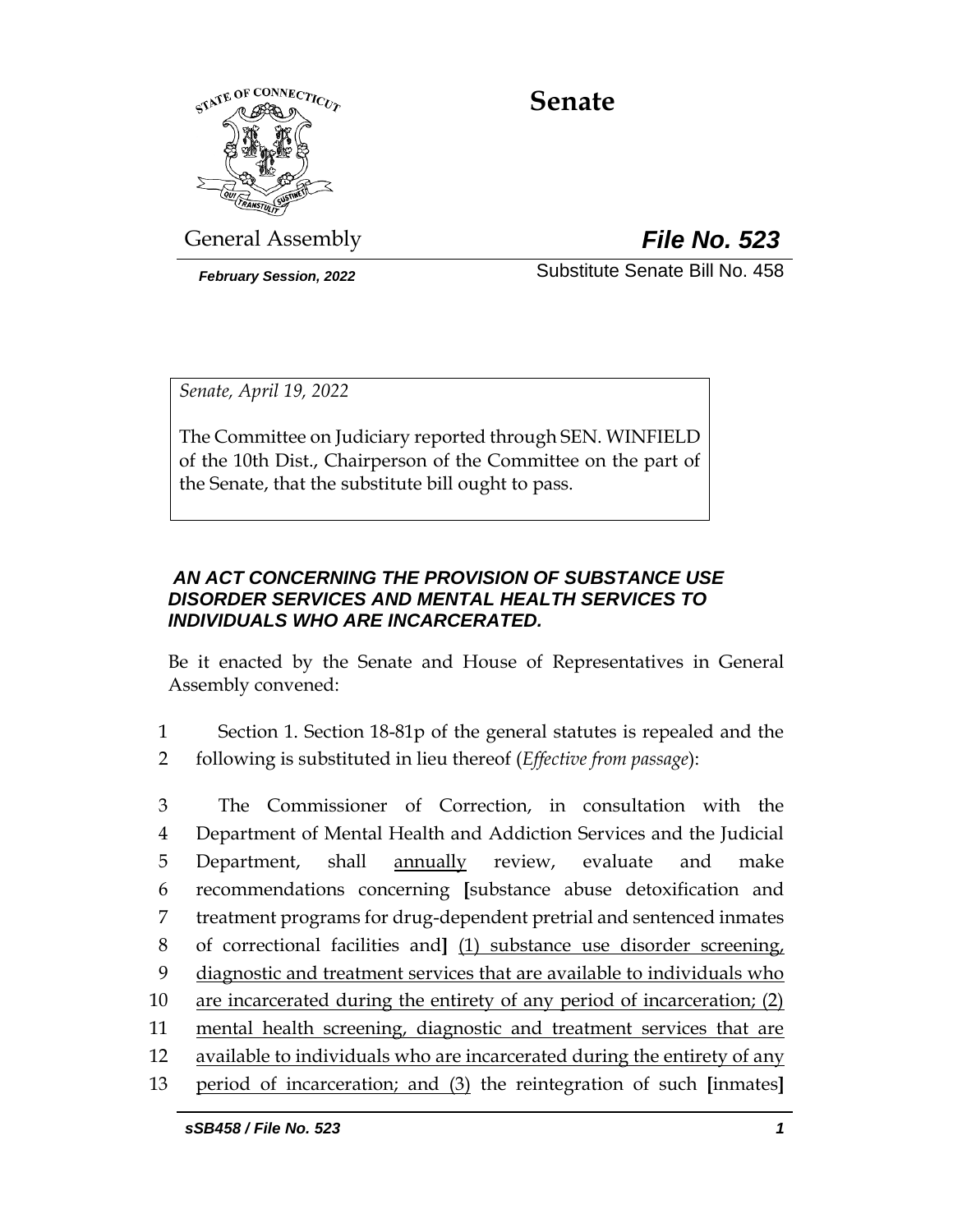individuals into the community. **[**The commissioner shall examine various options for the detoxification and treatment of drug-dependent inmates including, but not limited to, methadone maintenance treatment and other therapies or treatments, and the reintegration of drug-dependent inmates into the community upon their release from incarceration, including the transfer of inmates to community-based methadone or other therapy or treatment programs. The commissioner shall report his findings and recommendations and submit a proposal for detoxification, treatment and reintegration programs including, if appropriate, the establishment of one or more pilot programs for methadone maintenance or other therapy or treatment for drug- dependent inmates to the General Assembly not later than February 1, 1998.**]** On or before January 1, 2023, and annually thereafter, the Commissioner of Correction shall report on such review, in accordance 28 with the provisions of section 11-4a, to the joint standing committees of the General Assembly having cognizance of matters relating to the judiciary, public health and appropriations and the budgets of state agencies.

This act shall take effect as follows and shall amend the following sections:

| Section 1 | <i>trom passage</i> | $18-81p$ |
|-----------|---------------------|----------|

*JUD Joint Favorable Subst.*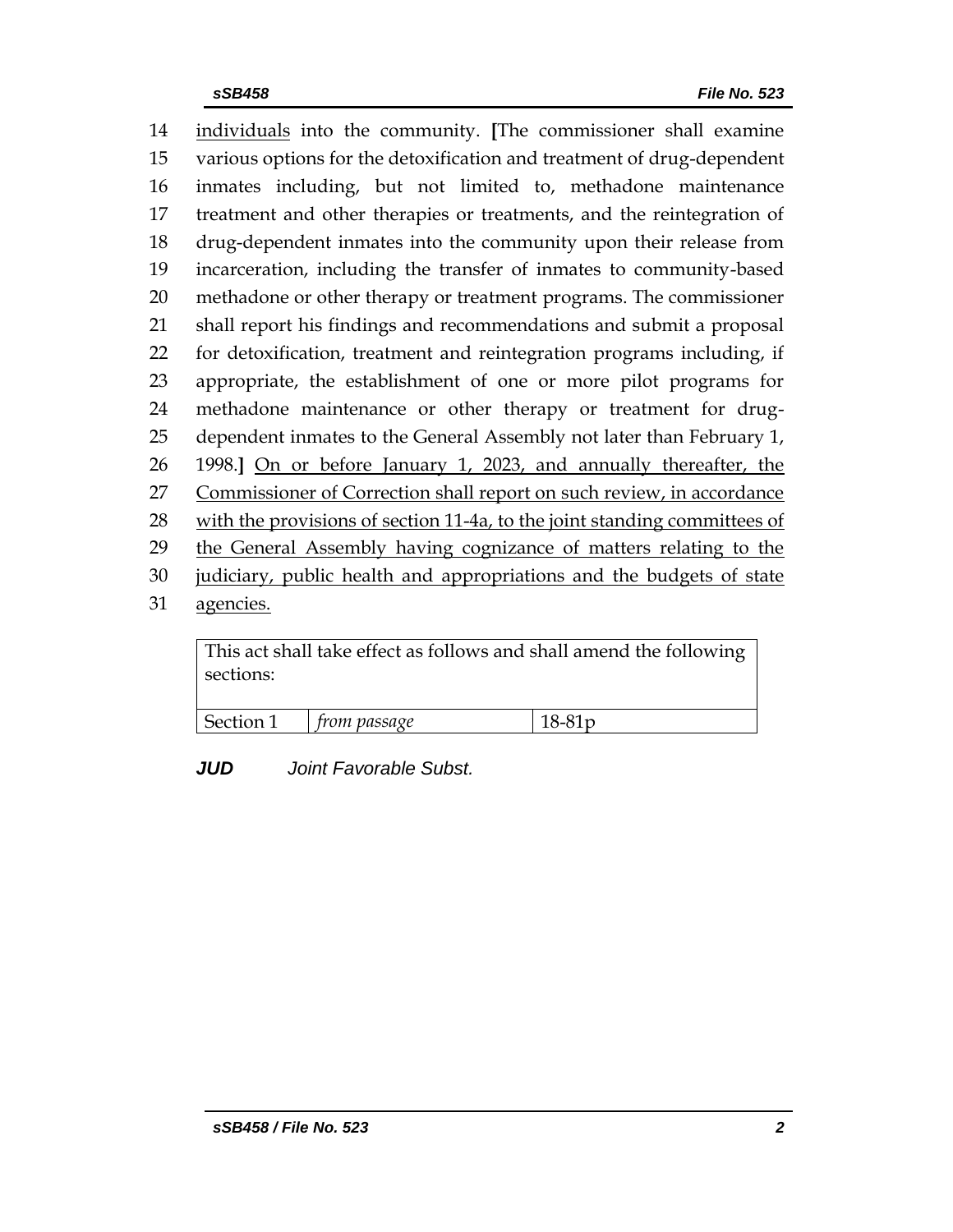*The following Fiscal Impact Statement and Bill Analysis are prepared for the benefit of the members of the General Assembly, solely for purposes of information, summarization and explanation and do not represent the intent of the General Assembly or either chamber thereof for any purpose. In general,*  fiscal impacts are based upon a variety of informational sources, including the analyst's professional *knowledge. Whenever applicable, agency data is consulted as part of the analysis, however final products do not necessarily reflect an assessment from any specific department.*

## *OFA Fiscal Note*

*State Impact:* None

*Municipal Impact:* None

#### *Explanation*

The bill makes various reporting changes required of the Commissioner of Correction resulting in no fiscal impact to the state.

### *The Out Years*

*State Impact:* None

*Municipal Impact:* None